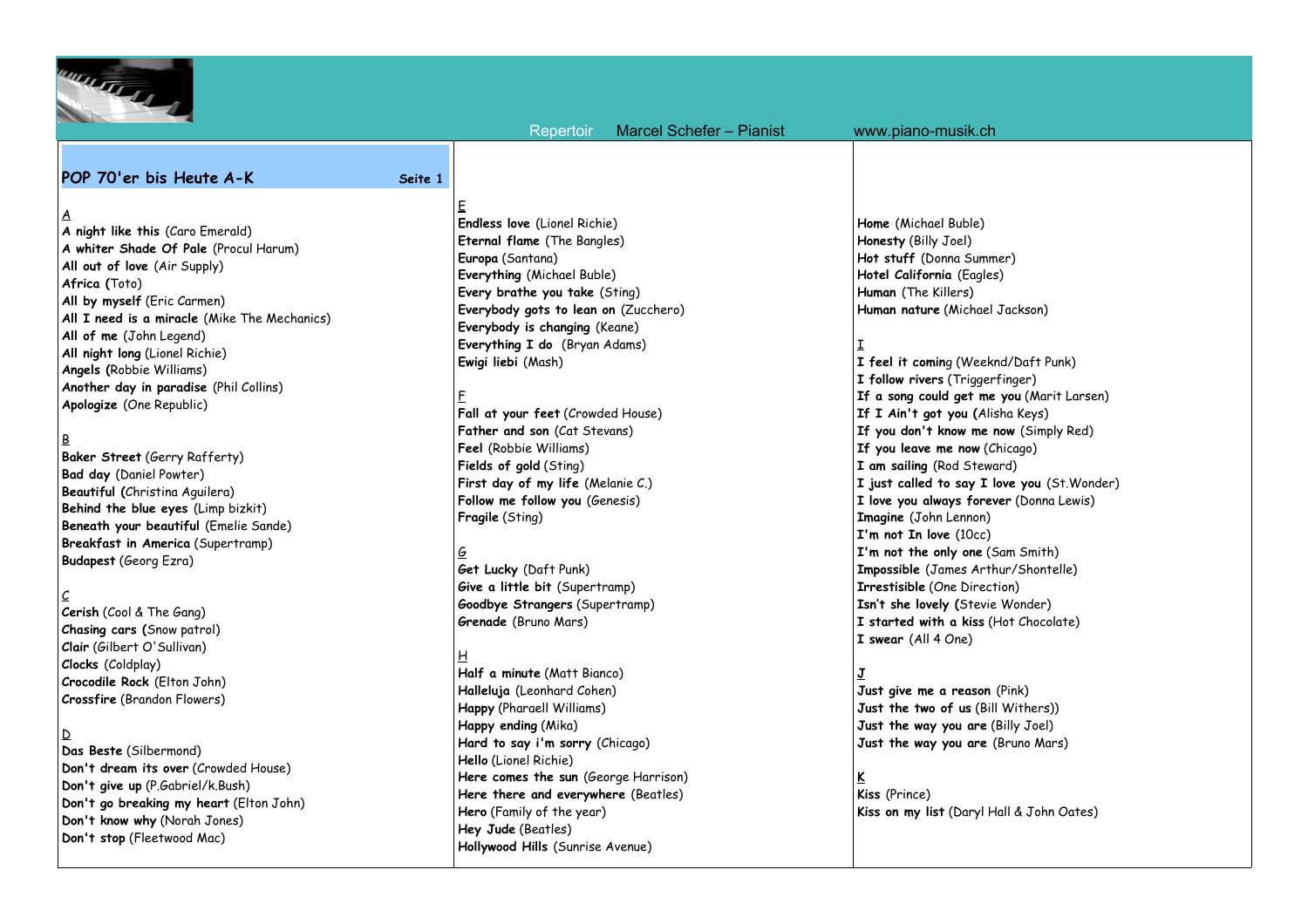#### **POP 70'er bis Heute L-Z** Seite 2

**Lady madonna** (Beatles) **Let it be** (Beatles) **Let's go dancing** (Kool&Gang) **Little Jeannie** (Elton John) **Logical song** (Supertramp) **Love hearts** (Nazareth) **Love how you love me** (Melanie Thornton) **Love's devine** (Seal) **Love is all around** (Wet Wet Wet) **Love me like you do** (Ellie Goulding

#### M

**L**

**Mad world** (Gary Jules) **Magic** (Coldplay) **Make you feel my love** (Adele/Dylan) **Mamma Mia** (ABBA) **Money, money,** (ABBA) **Morning has broken** (Cats Stevans) **Mustang Sally** (Wilson Pickett) **My heart will go on** (Celine Dion) **My Life** (Billy Joel)

### **N**

**New age** (Marlon Roudette) **Nikita** (Elton John) **Nine million bicycles** (Katie Melua) **No more I love yours** (Annie Lennox)

#### **O**

**Oh Julie** (Shakin Stevens) **One moment in time** (Whitney Houston) **Over my shoulder** (Mike and the Mechanics)

#### **P**

**Please don't go** (KC&The Sunshine Band) **Privat emotions** (Ricky Martin) **Purple rain** (Prince)

#### R

**Read all about it** (Emeli Sande) **Right here waiting** (Richard Marx) **Rocket man** (Elton John)

**Rolling in the deep** (Adele) **Rude** (Magic) **Run** (Leona Lewis)

S **Sailing** (Ch. Cross) **S.O.S** (ABBA) **Say you say me (**Lionel Richie) **Say it right** (Nelly Furtado) **Set fire to the rain** (Adele) **Schick mir ein Engel (Overground) Senza Una Donna** (Zucchero) **September** (Earth Wind & Fire) **Shape of my heart** (Sting) **She's the one** (Robbie Williams) **She's got a Way** (Billy Joel) **Simply the best** (Tina Turner) **Sky full of stars** (Coldplay) **Smooth Operator** (Sade) **Somebody that I used to know** (Gotye) **Something** (Beatles) **Somewhere only we know** (Keane) **Song for a guy** (Elton John) **Still the same** (Bob Seger) **Stir it up** (Bob Marley) **Stole the show** (Kygo) **Sunchyme** (Dario G)

## **T**

**Take the longway home** (Supertramp) **Tears in heaven** (Eric Clapton) **Telefonline** (ELO) **The A Team** (Ed Sheeran) **The Power Of Love** (Jenifer Rush/C.Dion) **The way it is** (Bruce Hornsby) **Thinking out loud** (Ed Sheeran) **True Colors** (Cindy Lauper) **The hardest part** (Coldplay) **The long and widing road** (Beatles) **The voice within** (Ch. Aguilera) **The winners takes it all** (ABBA) **The long and widing road** (Beatles)

**The voice within** (Ch. Aguilera) **The winners takes it all** (ABBA) **Time after time** (Cindy Lauper) **To make you feel my love** (Adele) **True colors** (Cindy Lauper)

#### **U**

**Unfaithful** (Rihanna) **Uptown girl** (Billy Joel) **Use somebody** (Kings of leon)

**V Viva la vida** (Coldplay)

#### **W**

**Wake me up september** (Green day) **Waterloo** (ABBA) **We are the champions** (Queen) **We are the world** (Michael Jackson) **We've got tonight** (Bob Seeger) **Will you love me tomorow** (A.Winehouse) **Without you** (Mariah Carey) **With you** (Chris Brown) **Wonderful tonight** (Eric Clapton) **Words** (BeeGee) **Wuthering Heights** (Kate Bush)

#### **Y**

**Yesterday** (Beatles) **You** (Ten Sharp) **You are so beautiful** (Joe Cocker) **You drive me crazy** (Shakin Stevens) **You give me something** (James Morrison) **You'll be in my heart** (Phil Collins) **You raise me up** (Westlife) **You still the one** (Shania Twain) **You're not alone** (Mads Langer) **Your song** (Elton John) **You've got a friend** (Carol King)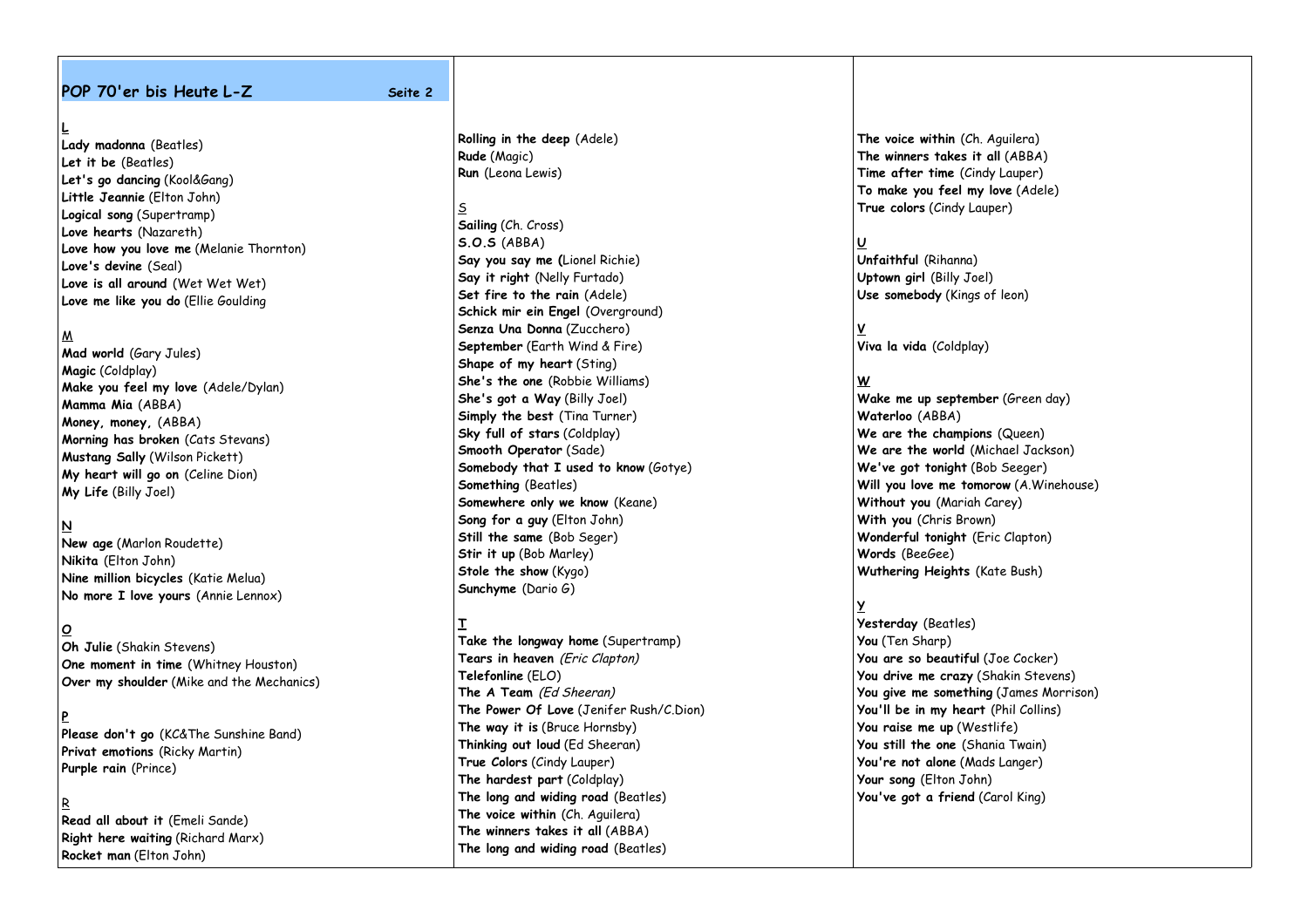#### **Oldies-Evergreens-Soul A-Z Seite 3**

### **A**

**A whiter shade of pale (Procul Harum) Ain't no mountain high enough** (M.Gaye) **Alone again** (Gilbert O'Sullivan) **Always on my mind Amarillo** (Tony Christie) **At last** (Oldie)

## **B**

**Bei mir bist du schön Blueberry Hill** (Fats Domino) **Blue moon** (Oldie) **Buona Sera** (Louis Prima) **Bright eyes** (Simon & Garfunkel) **Brown eyed girl** (Van Morrison)

## **C**

**Can't help falling in love** (Oldie) **Can't take my eyes off you** (Frankie Valli) **C'est si bon** (Evergreen) **Champs Elyseè** (Evergreen) **Chanson d'amour** (Manhattan Transfer) **Clair** (Gilbert o'Sullivan) **Cobacabana** (Barry Manilow) **Corrine Corrina** (Oldie div.)

**D Diana** (Paul Anka) **Dock of the bay** (Otis Redding) **Dream dream** (The Everly Brothers)

**E Everlasting Love** (div.) **Everytime** (The Flames)

**F Feelings** (Morris Albert) **Fernando** (Abba)

**G Georgia on my mind** (Ray Charles)

**H Hallelujah I love her so** (Ray Charles) **Hallo Josephine** (Fats Domino) **Hit the road jack** (Ray Charles) **Hound Dog** (div.) **How deep is your love** (Bee Gee's)

## **I-J**

**I can help** (Billy Swan) **I can't stop loving you** (Ray Charles) **I feel good** (james Brown) **If you don't know me by know** (div.) **I just call to say I love you** (Stevie Wonder) **I'll be there** (Jackson 5) **In the summertime** (Mungo Jerry) I**t's my party** (Leslie Gore) **Jambalaya** (Fats Domino)

**K Killing me softly** (Roberta Flack) **King of the road** (Roger Miller)

**L Let's twist again** (Fats Domino) **Love is in the air** (Evergreen) **Lucky Lips** (Cliff Richards)

## **M**

**Mandy** (Barry Manilow) **Mister Sandman** (Oldie) **Moon river** (Doris Day) **Most beautiful Girl in the world** (C.Richie) **My baby just cares for me** (Nina Simone) **My Girl** (Temptations)**My way** (Frank Sinatra)

 $\overline{\mathsf{N}}$ **New York, New York** (Frank Sinatra)

 $\mathcal Q$ **Obladioblada** (Beatles) **Oh Darling** (Beatles) **Oh happy day** (Div./Gospel) **Only you** (Oldie)

P **Penny Lane** (Beatles) **Perfidia** (Oldie) **Proud Marry** (Creedence Clearwater)

Q **Que sera** (Evergreen)

**Raindrops keep falling on my head Roll over Beethoven** (Chuck Berry)

#### S

R

**Saeled with a kiss** (Bobby Vinton) **Seasons in the sun** (Terry Jacks) **Sleep Walk** (Santo&Johnny) **Smoke gets in your eyes Song Sung Blue** (Neil Diamond) **Somethin`stupid** (Evergreen) **Spanish Eyes** (div.) **Strangers in the night** (Evergreen) **Streets of London** (Ralph McTell)

#### T

**The Lady In Red** (Chris DeBurgh) **There's a kind of hush** (Carpenters) **The Sound Of Silence** (Art&Garfunkel) **True Love** (Bing Cosby) **Twist and Shout** (Beatles)

U **Unchained Melody** (Oldie)

### Y

**You are the sunshine..**(Stevie Wonder) **You light up my life** (Debby Boone)

#### W

**What a wonderful world**(Louis Armstrong) **What's in a kiss** (Gilbert O'Sullivan) **When a man loves a woman** (Percy Sledge) **When I need you** (Leo Sayer) **Wonderful world** (Sam Cooke)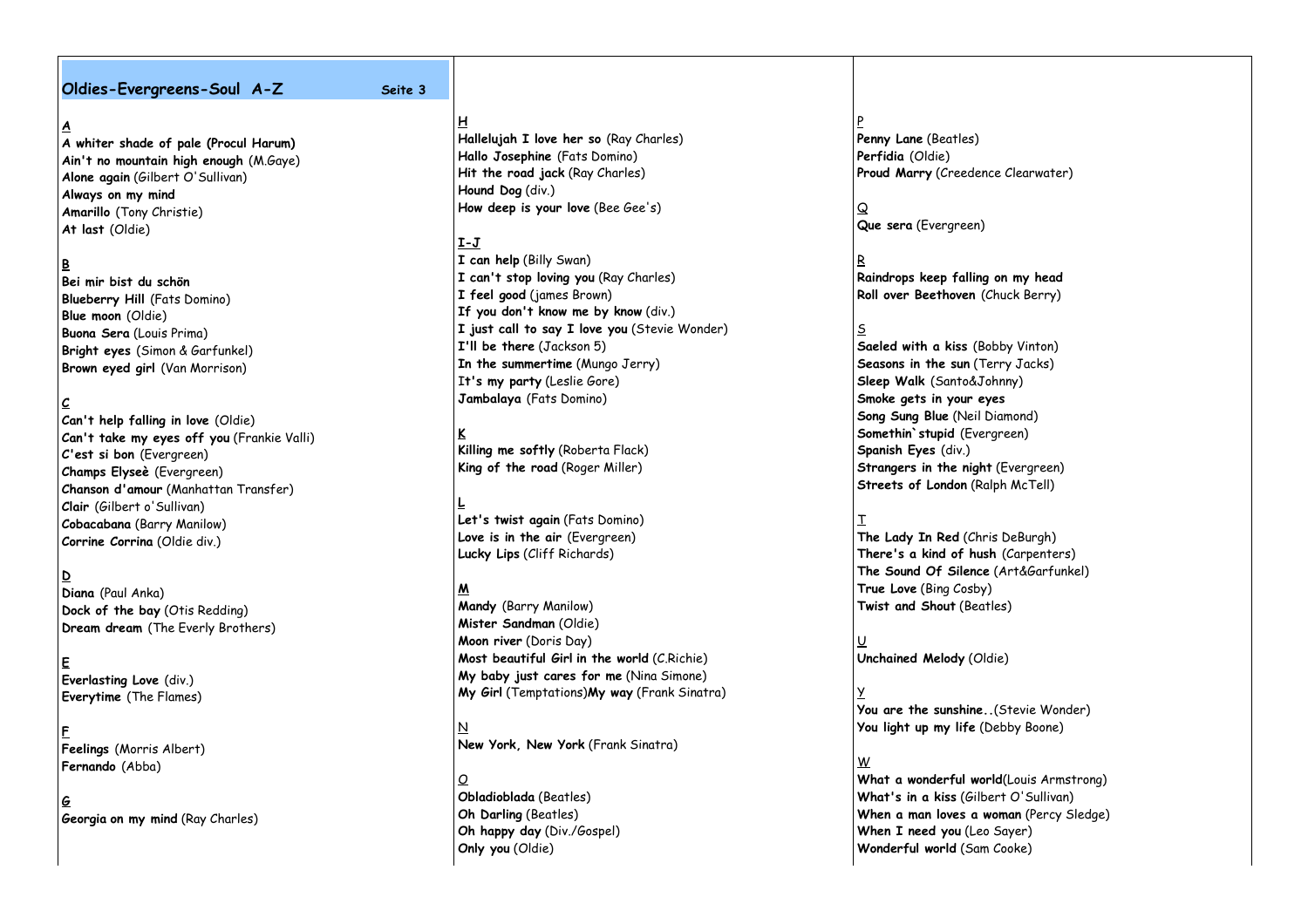| Latino<br>Seite 3                                        | Jazz A-M                         |                                      |
|----------------------------------------------------------|----------------------------------|--------------------------------------|
|                                                          | A child is born                  | Fly me to the moon                   |
| Besame mucho (dif)                                       |                                  | Girl from Impanema                   |
| Burbujas de amor (J.Luis Guerra)                         | After you've gone                | Green dolphin street                 |
| Chan chan (Buena vista social club)                      | Afternoon in Paris               | Have you meet miss Jones             |
| Como quisiera (Mana)                                     | Agua de beber                    | Here's that rainy day                |
| Dejame Ilorar (Ricardo Montaner)                         | Ain't misbehavin                 | Honeysuckle roses                    |
| Dios le pido (Juanes)                                    | All Blues                        |                                      |
| En el muele de san blas (Mana)                           | All of me                        | How high the moon<br>How insensitive |
| Guantanamera (trad. Kuba)                                | All the things you are           |                                      |
| Matilda (Harry Belafonte)                                | Alone together                   | I hear a rhapsody                    |
| Obsesion (Aventura)                                      | Autumn leaves                    | If I should louse you                |
| Perdidos (Monchy y Alexandra)                            | <b>Barbados</b>                  | I'll close my eyes                   |
| Perdoname (Monchy y Alexandra)                           | <b>Basin street blues</b>        | I'll remember Paris                  |
| Shimbalayè (Maria Gadù)                                  | <b>Beautiful love</b>            | I'm old fashioned                    |
| Sway (Michael Buble)                                     | <b>Black Orpheus</b>             | In a mellow tone                     |
|                                                          | Blue in green                    | In a sentimental mood                |
|                                                          | <b>Blue moon</b>                 | In your own sweet way                |
|                                                          | Blues for alice                  | <b>Indiana</b>                       |
| Film-Soundtracks-Musicals                                | Bluesette                        | <b>Invitation</b>                    |
|                                                          | Body and soul                    | I remember you                       |
| A Whole New World (Aladine)                              | Boy next door                    | I thought about you                  |
| Air (Bach)                                               | Brigas nunca mais                | It's only a papermoon                |
| Comptine d'un autre ète (Amelie)                         | Broadway                         | I've got the world on a string       |
| Forrest Gump                                             | But not for me                   | Joy spring                           |
| Memory (Cats)                                            | Bye bye Blackbird                | Just friends                         |
| I giorni (Ludovico Einaudi)                              |                                  | Just sgeeze me                       |
| Love Story                                               | Cantaloupe<br>Caravan            | Just you, just me                    |
| Nuvole bianche (Einaudi)                                 |                                  | Lady bird                            |
| Rivers flows in you (Yerumi)                             | Cheek to cheek                   | Like someone in love                 |
| Summer 77 (Yann Tierson)                                 | Chega de saudade                 | Little boat                          |
| The time of my life (Dirty Dancing)                      | Cherokee                         | Long ago and far away                |
| What a feeling (Flashdance)                              | Confirmation                     | Love for sale                        |
|                                                          | Corcovado                        |                                      |
|                                                          | Darn that dream                  | Love is here to stay                 |
|                                                          | Days of wine and roses           | Lover man                            |
| Klassik (auf Anfrage!)                                   | Desafinado                       | Lullaby of Birdland                  |
|                                                          | Do nothing till you hear from me | Mack the knife                       |
| Chopin, Bach, Schubert, Debussy, Beethoven, Rachmaninov, | Dolphin dance                    | Mean to me                           |
| Grieg, etc.                                              | Don't be that way                | Medidation                           |
|                                                          | Don't blame me                   | Mercy, mercy                         |
|                                                          | Don't get around much            | Misty                                |
|                                                          | Doxy                             | Moonglow                             |
|                                                          | <b>Easy livening</b>             | My funny valentine                   |
|                                                          | Estate                           | My one and only love                 |
|                                                          | Felicidade                       | My romance                           |